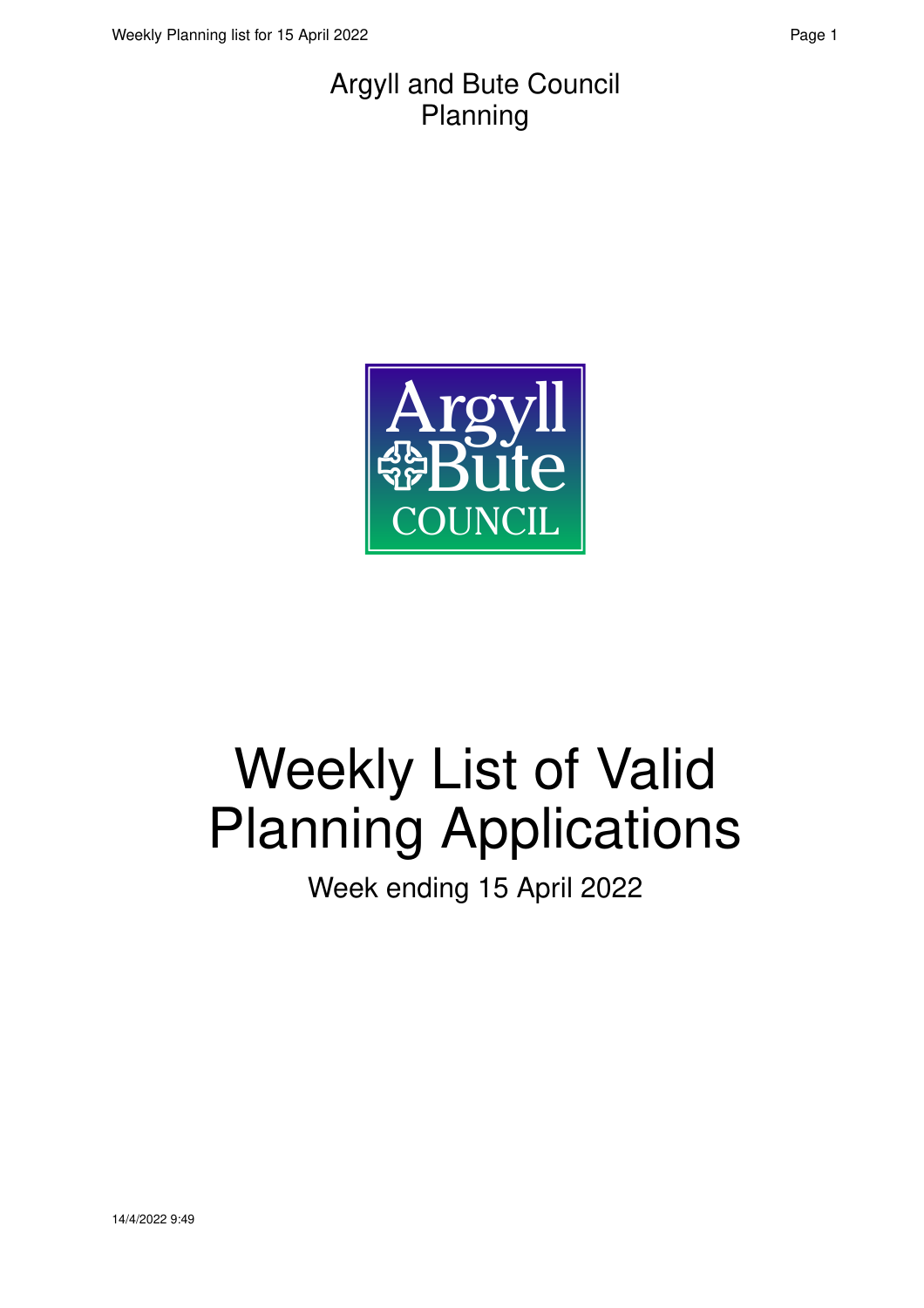### **Bute and Cowal**

| Reference:                                         | 21/01388/PP                                             | Officer:<br>Telephone: | Allocated To Area Office<br>01546 605518                       |  |
|----------------------------------------------------|---------------------------------------------------------|------------------------|----------------------------------------------------------------|--|
| <b>Ward Details:</b>                               | 07 - Dunoon                                             |                        |                                                                |  |
| <b>Community Council:</b>                          | Dunoon Community Council                                |                        |                                                                |  |
| Proposal:                                          |                                                         |                        | Erection of extension to store, formation of access ramp and   |  |
|                                                    | new click and collect parking bays in existing car park |                        |                                                                |  |
| Location:                                          |                                                         |                        | Morrisons, 40 - 42 John Street, Dunoon, Argyll And Bute        |  |
|                                                    | Wm Morrisons Supermarkets PLC                           |                        |                                                                |  |
| <b>Applicant:</b>                                  |                                                         |                        | Hilmore House, Gain Lane, Bradford, United Kingdom, BD3        |  |
|                                                    | 7DL                                                     |                        |                                                                |  |
|                                                    | <b>Whittam Cox Architects</b>                           |                        |                                                                |  |
| Agent:                                             |                                                         |                        |                                                                |  |
|                                                    |                                                         |                        | Carrwood Court, Carrwood Road, Sheepbridge, Chesterfield,      |  |
|                                                    | England, S419QB                                         |                        |                                                                |  |
| <b>Development Type:</b>                           | N10B - Other developments - Local                       |                        |                                                                |  |
| <b>Grid Ref:</b>                                   | 217362 - 677037                                         |                        |                                                                |  |
|                                                    |                                                         |                        |                                                                |  |
|                                                    |                                                         |                        |                                                                |  |
| <b>Reference:</b>                                  | 22/00402/PP                                             | Officer:               | Emma Jane                                                      |  |
|                                                    |                                                         | Telephone:             | 01546 605518                                                   |  |
| <b>Ward Details:</b>                               | 07 - Dunoon                                             |                        |                                                                |  |
| <b>Community Council:</b>                          | South Cowal Community Council                           |                        |                                                                |  |
| Proposal:                                          |                                                         |                        | Alterations and change of use from office to form ground floor |  |
|                                                    | flatted property                                        |                        |                                                                |  |
| Location:                                          |                                                         |                        | 55A Shore Road, Innellan, Dunoon, Argyll And Bute, PA23 7TP    |  |
| <b>Applicant:</b>                                  | Mr Steven Girvan                                        |                        |                                                                |  |
|                                                    | 55A Shore Road, Innellan, Scotland, PA23 7TP            |                        |                                                                |  |
| Agent:                                             | Douglas Galloway                                        |                        |                                                                |  |
|                                                    |                                                         |                        | 12 Dixon Avenue, Kirn, Dunoon, Scotland, PA23 8NA              |  |
| <b>Development Type:</b>                           | N03B - Housing - Local                                  |                        |                                                                |  |
| <b>Grid Ref:</b>                                   | 215346 - 670791                                         |                        |                                                                |  |
|                                                    |                                                         |                        |                                                                |  |
| Reference:                                         | 22/00779/NMA                                            | Officer:               | Allocated To Area Office<br>01546 605518                       |  |
|                                                    |                                                         | Telephone:             |                                                                |  |
| <b>Ward Details:</b>                               | 07 - Dunoon                                             |                        |                                                                |  |
| <b>Community Council:</b> Dunoon Community Council |                                                         |                        |                                                                |  |
| Proposal:                                          |                                                         |                        | Non Material Amendment to Planning Permission 21/02413/PP      |  |
|                                                    |                                                         |                        | -(Formation of tiered terrace to provide a seating and events  |  |
|                                                    |                                                         |                        | area) - change of materials of deck from timber to stone       |  |
| Location:                                          |                                                         |                        | 195 Argyll Street, Dunoon, Argyll And Bute, PA23 7DD           |  |
| <b>Applicant:</b>                                  | <b>Holly McAllister</b>                                 |                        |                                                                |  |
|                                                    |                                                         |                        | Dunoon Burgh Hall, 195 Argyll Street, Dunoon, Argyll And       |  |
|                                                    | Bute, PA23 7DD                                          |                        |                                                                |  |
| Agent:                                             | Architeco Ltd                                           |                        |                                                                |  |
|                                                    |                                                         |                        | 43 Argyll Street, Dunoon, Argyll And Bute, PA23 7HG            |  |
| <b>Development Type:</b>                           | NMA 6W - NMA - Non-Householder (6 wk target)            |                        |                                                                |  |
| <b>Grid Ref:</b>                                   | 217285 - 676915                                         |                        |                                                                |  |
|                                                    |                                                         |                        |                                                                |  |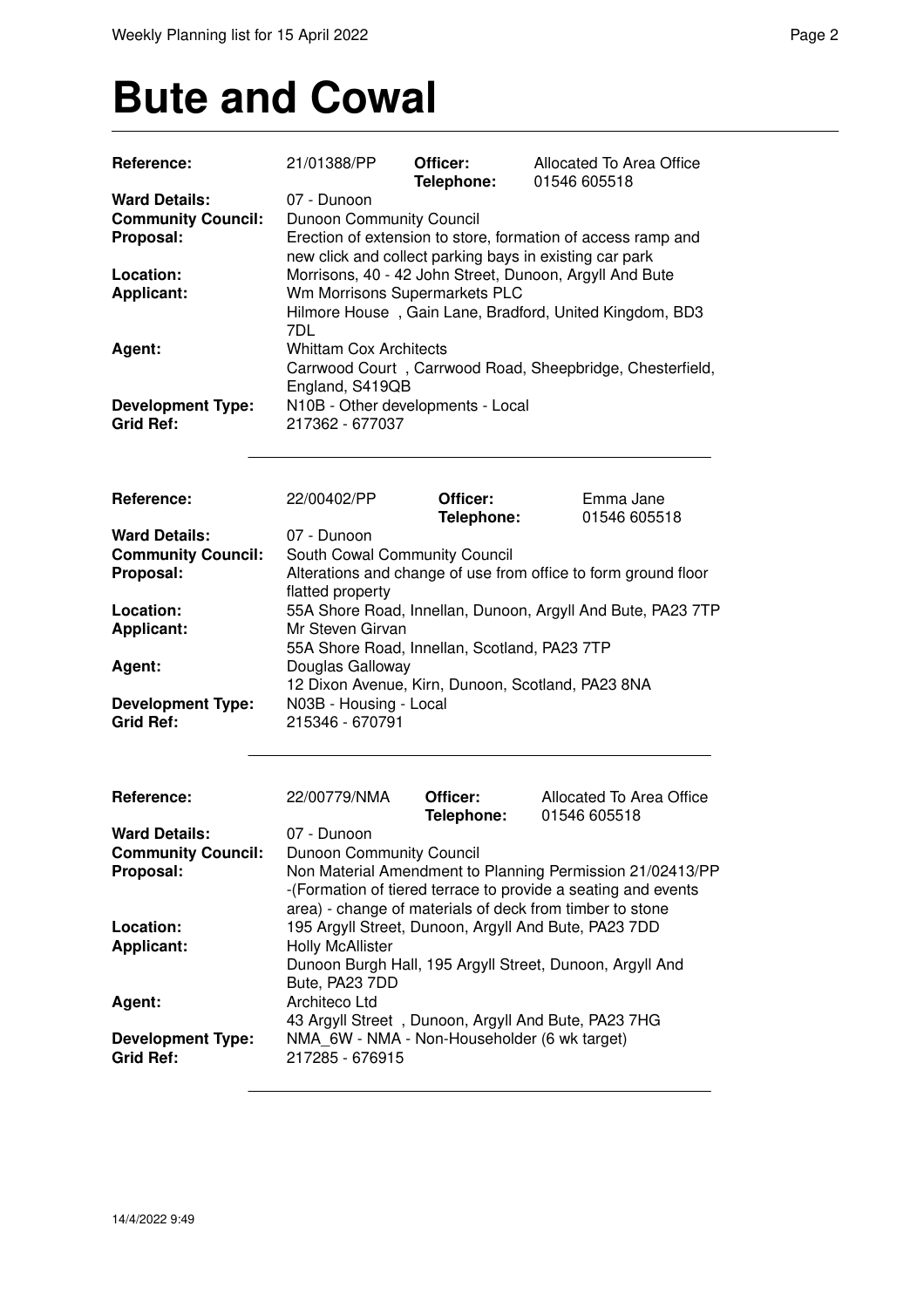#### **Helensburgh and Lomond**

| Reference:                                        | 22/00362/LIB                                                                                                                               | Officer:<br>Telephone: | Karen Malloy<br>01546 605518                                |
|---------------------------------------------------|--------------------------------------------------------------------------------------------------------------------------------------------|------------------------|-------------------------------------------------------------|
| <b>Ward Details:</b><br><b>Community Council:</b> | 11 - Helensburgh And Lomond South<br><b>Cardross Community Council</b>                                                                     |                        |                                                             |
| Proposal:<br>Location:                            | Installation of replacement roof covering with Cupra 3 Slate<br>Geilston Hall, Main Road, Cardross, Dumbarton, Argyll And<br>Bute, G82 5PA |                        |                                                             |
| <b>Applicant:</b>                                 | Geilston Hall Management Committee<br>Bute, G82 5NS                                                                                        |                        | Beaumaris, Church Avenue, Cardross, Helensburgh, Argyll And |
| Agent:                                            | N/A                                                                                                                                        |                        |                                                             |
| <b>Development Type:</b><br><b>Grid Ref:</b>      | N14 - Listed bldg + con area consents<br>234065 - 678006                                                                                   |                        |                                                             |
| Reference:                                        | 22/00628/TPO                                                                                                                               | Officer:<br>Telephone: | Karen Malloy<br>01546 605518                                |
| <b>Ward Details:</b>                              | 10 - Helensburgh Central                                                                                                                   |                        |                                                             |
| <b>Community Council:</b><br>Proposal:            | <b>Helensburgh Community Council</b><br>Proposed felling of 2 Birch trees                                                                  |                        |                                                             |
| Location:                                         | G84 9NH                                                                                                                                    |                        | Westburn, 50 Campbell Street, Helensburgh, Argyll And Bute, |
| <b>Applicant:</b>                                 | Mrs Sheila Baker<br>G84 9NH                                                                                                                |                        | Westburn, 50 Campbell Street, Helensburgh, Argyll And Bute, |
| Agent:                                            | N/A                                                                                                                                        |                        |                                                             |
| <b>Development Type:</b><br><b>Grid Ref:</b>      | N0 - not required for statutory returns<br>229345 - 683075                                                                                 |                        |                                                             |
| Reference:                                        | 22/00760/TPO                                                                                                                               | Officer:<br>Telephone: | Allocated To Area Office<br>01546 605518                    |
| <b>Ward Details:</b>                              | 09 - Lomond North                                                                                                                          |                        |                                                             |
| <b>Community Council:</b>                         | Cove And Kilcreggan Community Council                                                                                                      |                        |                                                             |
| Proposal:<br>Location:                            | Felling of 4 Norwegian Spruce trees<br>Argyll And Bute, G84 0NW                                                                            |                        | Mount Pleasant West, Shanton Road, Cove, Helensburgh,       |
| <b>Applicant:</b>                                 | Mr Mark Knapman<br>G84 0NW                                                                                                                 |                        | Mount Pleasant West, Shanton Road, Cove, United Kingdom,    |
| Agent:                                            | N/A                                                                                                                                        |                        |                                                             |
| <b>Development Type:</b><br><b>Grid Ref:</b>      | N0 - not required for statutory returns<br>222394 - 682285                                                                                 |                        |                                                             |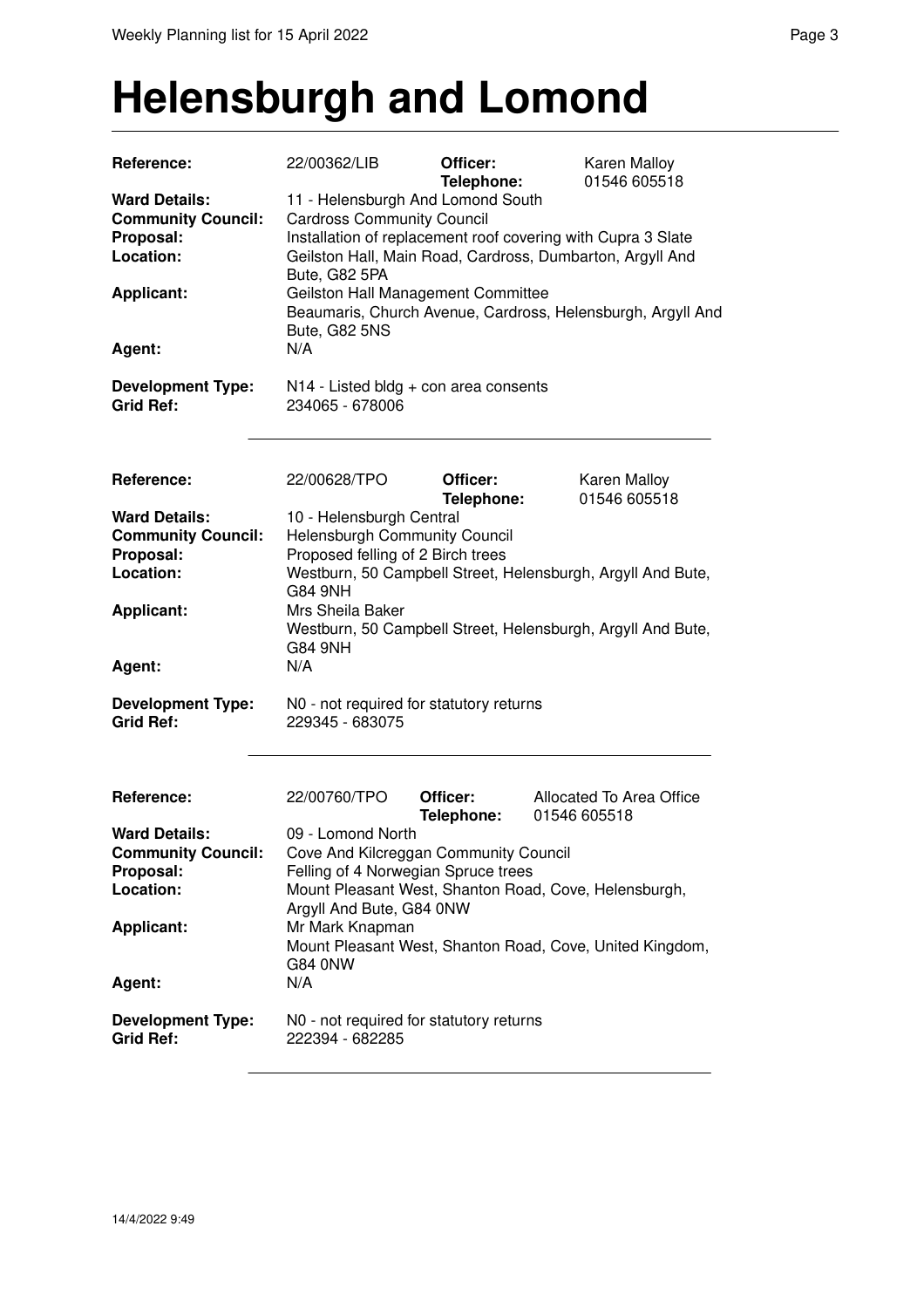#### **Oban, Lorn and the Isles**

| Reference:                                   | 22/00231/PP                                                                        | Officer:<br>Telephone: | Allocated To Area Office<br>01546 605518                   |  |
|----------------------------------------------|------------------------------------------------------------------------------------|------------------------|------------------------------------------------------------|--|
| <b>Ward Details:</b>                         | 04 - Oban South And The Isles                                                      |                        |                                                            |  |
| <b>Community Council:</b>                    | <b>Oban Community Council</b>                                                      |                        |                                                            |  |
| Proposal:                                    | Alterations to roofs to create steeper pitch                                       |                        |                                                            |  |
| Location:                                    | <b>PA34 4PE</b>                                                                    |                        | 1-7 Kilbowie Shore, Gallanach Road, Oban, Argyll And Bute, |  |
| <b>Applicant:</b>                            | Kilbowie Development Company Ltd                                                   |                        |                                                            |  |
| Agent:                                       | 22 Rubislaw Terrace, Aberdeen, United Kingdom, AB10 1XE<br><b>MGA Architecture</b> |                        |                                                            |  |
|                                              |                                                                                    |                        | 22 Rubislaw Terrace, Aberdeen, United Kingdom, AB10 1XE    |  |
| <b>Development Type:</b><br><b>Grid Ref:</b> | N01 - Householder developments<br>184163 - 729082                                  |                        |                                                            |  |

| Reference:                                   | 22/00263/PP                                                                                         | Officer:   | Judith Stephen                                              |
|----------------------------------------------|-----------------------------------------------------------------------------------------------------|------------|-------------------------------------------------------------|
|                                              |                                                                                                     | Telephone: | 01546 605518                                                |
| <b>Ward Details:</b>                         | 05 - Oban North And Lorn                                                                            |            |                                                             |
| <b>Community Council:</b>                    | Glenorchy And Inishail Community Council                                                            |            |                                                             |
| Proposal:                                    |                                                                                                     |            | Renewal of planning permission reference 17/03193/PP (Erec- |
|                                              | tion of dwellinghouse and installation of sewage treatment<br>plant)                                |            |                                                             |
| Location:                                    | Land North East Of Dali Lodge, Ardbrecknish, Dalmally, Argyll<br>And Bute                           |            |                                                             |
| <b>Applicant:</b>                            | Msystem Architecture<br>ACB Building, 218 Bach Dang, Hau Chau District, Danang,<br>Vietnam, 5500000 |            |                                                             |
| Agent:                                       | N/A                                                                                                 |            |                                                             |
| <b>Development Type:</b><br><b>Grid Ref:</b> | N03B - Housing - Local<br>102000 - 604000                                                           |            |                                                             |

| <b>Reference:</b>                            | 22/00415/PPP                                                           | Officer:<br>Telephone: | Allocated To Area Office<br>01546 605518                 |
|----------------------------------------------|------------------------------------------------------------------------|------------------------|----------------------------------------------------------|
| <b>Ward Details:</b>                         | 04 - Oban South And The Isles                                          |                        |                                                          |
| <b>Community Council:</b>                    | <b>Coll Community Council</b>                                          |                        |                                                          |
| Proposal:                                    | Site for the erection of dwellinghouse                                 |                        |                                                          |
| Location:                                    | Coll, Argyll And Bute                                                  |                        | Land South Of The Manse, Carnan Road, Arinagour, Isle Of |
| <b>Applicant:</b>                            | Mr Colin Kennedy<br>Highland Corrie, Arinagour, Isle Of Coll, PA78 6SY |                        |                                                          |
| Agent:                                       | N/A                                                                    |                        |                                                          |
| <b>Development Type:</b><br><b>Grid Ref:</b> | N03B - Housing - Local<br>122318 - 756867                              |                        |                                                          |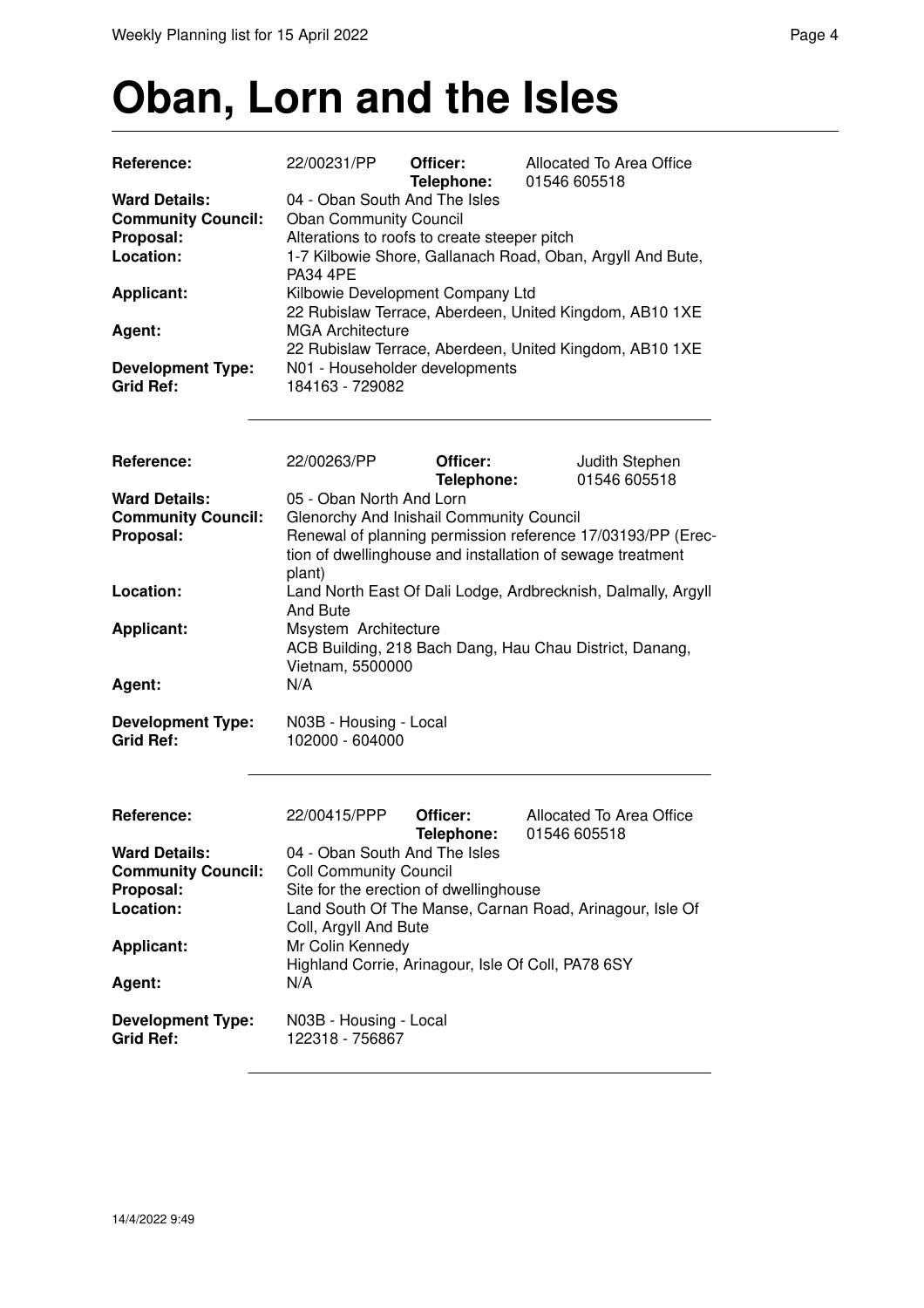| Reference:                                   | 22/00416/PPP                                                           | Officer:<br>Telephone: | Allocated To Area Office<br>01546 605518                      |  |
|----------------------------------------------|------------------------------------------------------------------------|------------------------|---------------------------------------------------------------|--|
| <b>Ward Details:</b>                         | 04 - Oban South And The Isles<br><b>Coll Community Council</b>         |                        |                                                               |  |
| <b>Community Council:</b>                    |                                                                        |                        |                                                               |  |
| Proposal:                                    | Site for the erection of dwellinghouse                                 |                        |                                                               |  |
| Location:                                    | Land North East Of Arinagour Primary School, Arinagour, Isle           |                        |                                                               |  |
|                                              | Of Coll, Argyll And Bute                                               |                        |                                                               |  |
| <b>Applicant:</b>                            | Mr Colin Kennedy<br>Highland Corrie, Arinagour, Isle Of Coll, PA78 6SY |                        |                                                               |  |
| Agent:                                       | N/A                                                                    |                        |                                                               |  |
| <b>Development Type:</b><br><b>Grid Ref:</b> | N03B - Housing - Local<br>122420 - 757057                              |                        |                                                               |  |
| Reference:                                   | 22/00425/PP                                                            | Officer:               | <b>Fiona Scott</b>                                            |  |
|                                              |                                                                        | Telephone:             | 01546 605518                                                  |  |
| <b>Ward Details:</b>                         | 05 - Oban North And Lorn                                               |                        |                                                               |  |
| <b>Community Council:</b>                    | <b>Oban Community Council</b>                                          |                        |                                                               |  |
| Proposal:                                    |                                                                        |                        | Change of use of 3 studio flats to form 3 self catering short |  |
|                                              | term lets (Retrospective)                                              |                        |                                                               |  |
| Location:                                    |                                                                        |                        | Apartment 1, 60 George Street, Oban, Argyll And Bute, PA34    |  |
|                                              | 5SD                                                                    |                        |                                                               |  |
| <b>Applicant:</b>                            |                                                                        |                        |                                                               |  |
|                                              | Jonathan And Eileen Campbell                                           |                        |                                                               |  |
| Agent:                                       | Arden, Connel, Oban, Argyll And Bute, PA37 1PT<br>Paul Mcculloch       |                        |                                                               |  |
|                                              | 2 Alba Gu Brath, Auldgirth, Dumfries, DG2 0XJ                          |                        |                                                               |  |
|                                              |                                                                        |                        |                                                               |  |
| <b>Development Type:</b><br><b>Grid Ref:</b> | N10B - Other developments - Local<br>185909 - 730132                   |                        |                                                               |  |
|                                              |                                                                        |                        |                                                               |  |
| Reference:                                   | 22/00463/PP                                                            | Officer:<br>Telephone: | Allocated To Area Office<br>01546 605518                      |  |
| <b>Ward Details:</b>                         | 05 - Oban North And Lorn                                               |                        |                                                               |  |
| <b>Community Council:</b>                    | Kilninver And Kilmelford Comm Council                                  |                        |                                                               |  |
| Proposal:                                    |                                                                        |                        | Proposed staff accommodation pods (to HMO standards), pro-    |  |
|                                              |                                                                        |                        | posed spa pod building and installation of septic tank        |  |
| Location:                                    |                                                                        |                        | Loch Melfort Hotel, Arduaine, Oban, Argyll And Bute, PA34     |  |
|                                              | 4XG                                                                    |                        |                                                               |  |
| <b>Applicant:</b>                            | Mr and Mrs Calum and Rachel Ross                                       |                        |                                                               |  |
|                                              |                                                                        |                        | Loch Melfort Hotel, Arduaine, Arduaine, UK, PA34 4XG          |  |
| Agent:                                       | Beaton + McMurchy Architects Ltd.                                      |                        |                                                               |  |
|                                              | The Studio, Tigh Na Glaic, Taynuilt, UK, PA35 1JW                      |                        |                                                               |  |
| <b>Development Type:</b><br><b>Grid Ref:</b> | N10B - Other developments - Local<br>179823 - 710407                   |                        |                                                               |  |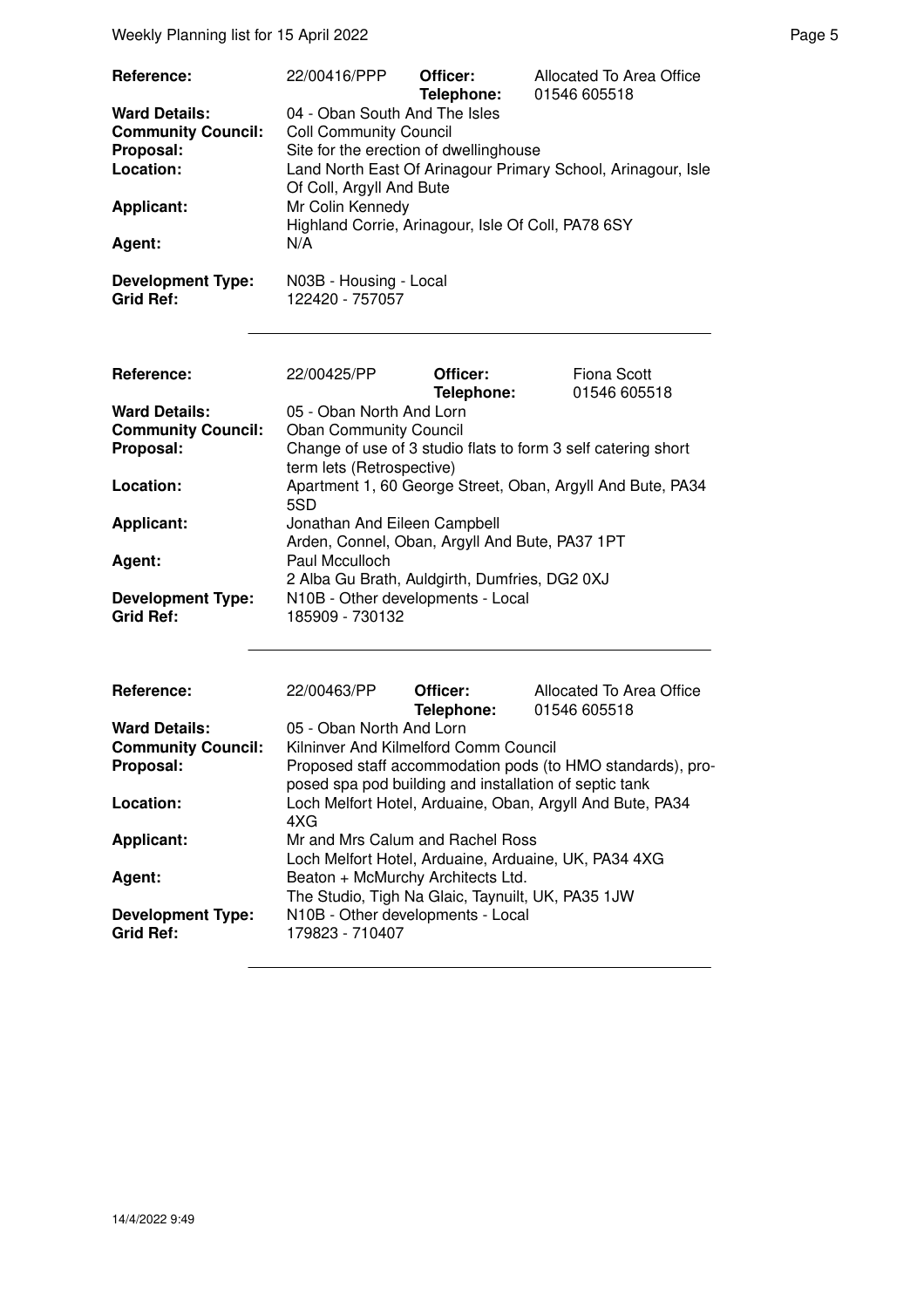Weekly Planning list for 15 April 2022 **Page 6** Page 6

| Reference:                | 22/00490/PP                                        | Officer:<br>Telephone: | Jennifer Campbell<br>01546 605518                                |
|---------------------------|----------------------------------------------------|------------------------|------------------------------------------------------------------|
| <b>Ward Details:</b>      | 04 - Oban South And The Isles                      |                        |                                                                  |
| <b>Community Council:</b> | <b>Mull Community Council</b>                      |                        |                                                                  |
| Proposal:                 | accommodation and erection of decking              |                        | Erection of single storey extension to provide additional living |
| Location:                 |                                                    |                        | Cullyburn, Dervaig, Isle Of Mull, Argyll And Bute, PA75 6QR      |
| <b>Applicant:</b>         | Mr And Mrs Dave And Carol Adams                    |                        |                                                                  |
|                           | 86 Dartmouth Avenue, Newcastle Under Lyme, ST5 3PA |                        |                                                                  |
| Agent:                    | G.McNab Contract Design                            |                        |                                                                  |
|                           | 8 Riverside Place, Dundee, DD2 1QE                 |                        |                                                                  |
| <b>Development Type:</b>  | N01 - Householder developments                     |                        |                                                                  |
| <b>Grid Ref:</b>          | 141870 - 751447                                    |                        |                                                                  |
|                           |                                                    |                        |                                                                  |
|                           |                                                    |                        |                                                                  |

| Reference:                | 22/00518/PAAGRI                                              | Officer:   | Judith Stephen |
|---------------------------|--------------------------------------------------------------|------------|----------------|
|                           |                                                              | Telephone: | 01546 605518   |
| <b>Ward Details:</b>      | 05 - Oban North And Lorn                                     |            |                |
| <b>Community Council:</b> | <b>Lismore Community Council</b>                             |            |                |
| Proposal:                 | Erection of agricultural building                            |            |                |
| Location:                 | Achnacroish Farm, Achnacroish, Oban, Isle Of Lismore, Argyll |            |                |
|                           | And Bute, PA34 5UG                                           |            |                |
| <b>Applicant:</b>         | Mr Peter MacDougall                                          |            |                |
|                           | Bailuacraich Farm, Isle Of Lismore, Oban, Argyll And Bute,   |            |                |
|                           | <b>PA34 5UL</b>                                              |            |                |
| Agent:                    | N/A                                                          |            |                |
| <b>Development Type:</b>  | G C18 - Agricultural works                                   |            |                |
| <b>Grid Ref:</b>          | 185147 - 741250                                              |            |                |
|                           |                                                              |            |                |
|                           |                                                              |            |                |

| Reference:                                   | 22/00771/NMA                                                                                                                                                                                                | Officer:   | Judith Stephen |
|----------------------------------------------|-------------------------------------------------------------------------------------------------------------------------------------------------------------------------------------------------------------|------------|----------------|
|                                              |                                                                                                                                                                                                             | Telephone: | 01546 605518   |
| <b>Ward Details:</b>                         | 04 - Oban South And The Isles                                                                                                                                                                               |            |                |
| <b>Community Council:</b>                    | <b>Mull Community Council</b>                                                                                                                                                                               |            |                |
| Proposal:                                    | Erection of telecommunications equipment compound with 13<br>metre high monopole and associated works - Non material<br>amendment change of pole design due to issues with wind<br>loading on approved pole |            |                |
| Location:                                    | Proposed Mast South East Of Balmeanach, Tiroran, Isle Of<br>Mull, Argyll And Bute                                                                                                                           |            |                |
| <b>Applicant:</b>                            | <b>EE Limited</b><br>Trident Place, Mosquito Way, Hatfield, Hertfordshire, AL10<br>9 <sub>B</sub> W                                                                                                         |            |                |
| Agent:                                       | N/A                                                                                                                                                                                                         |            |                |
| <b>Development Type:</b><br><b>Grid Ref:</b> | NMA 6W - NMA - Non-Householder (6 wk target)<br>146014 - 732217                                                                                                                                             |            |                |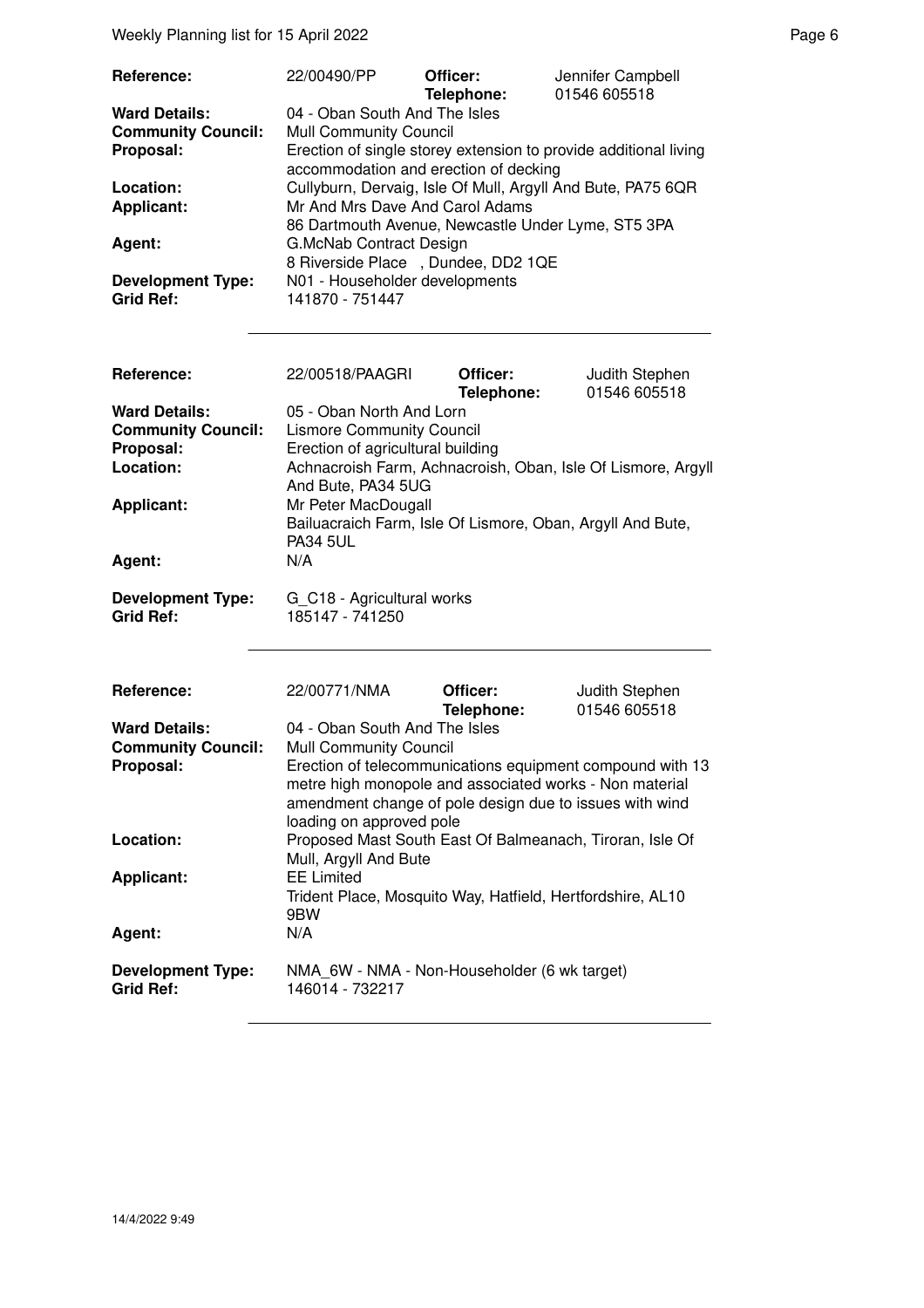## **Mid Argyll, Kintyre and Islay**

| Reference:                                                                                       | 22/00400/PP                                                                                                                                                                                                                                                  | Officer:<br>Telephone: | Allocated To Area Office<br>01546 605518                     |
|--------------------------------------------------------------------------------------------------|--------------------------------------------------------------------------------------------------------------------------------------------------------------------------------------------------------------------------------------------------------------|------------------------|--------------------------------------------------------------|
| <b>Ward Details:</b><br><b>Community Council:</b><br>Proposal:<br>Location:<br><b>Applicant:</b> | 02 - Kintyre And The Islands<br>South Knapdale Community Council<br>Erection of single storey extension<br>Ard Na Mhuilin, Ardpatrick, Tarbert, Argyll And Bute, PA29 6YA<br>Mr Gavin Robb<br>Ard Na Mhuilin, Ardpatrick, Tarbert, Argyll And Bute, PA29 6YA |                        |                                                              |
| Agent:                                                                                           | <b>R A Scott Consultants</b><br>6XZ                                                                                                                                                                                                                          |                        | Rionnagan House, Dunmore, Tarbert, Argyll And Bute, PA29     |
| <b>Development Type:</b><br><b>Grid Ref:</b>                                                     | N01 - Householder developments<br>176513 - 660530                                                                                                                                                                                                            |                        |                                                              |
| Reference:                                                                                       | 22/00498/PP                                                                                                                                                                                                                                                  | Officer:<br>Telephone: | Allocated To Area Office<br>01546 605518                     |
| <b>Ward Details:</b>                                                                             | 03 - Mid Argyll                                                                                                                                                                                                                                              |                        |                                                              |
| <b>Community Council:</b>                                                                        | <b>Dunadd Community Council</b>                                                                                                                                                                                                                              |                        |                                                              |
| Proposal:                                                                                        |                                                                                                                                                                                                                                                              |                        | Change of use from owners accommodation to a letting unit    |
| Location:                                                                                        | Pine Martin, Kilmichael Glen, Lochgilphead, Argyll And Bute,<br><b>PA31 80L</b>                                                                                                                                                                              |                        |                                                              |
| <b>Applicant:</b>                                                                                | Mr and Mrs R Appleyard<br>Bute, PA31 8QL                                                                                                                                                                                                                     |                        | Pine Martin Lodge, Kilmichael Glen, Lochgilphead, Argyll And |
| Agent:                                                                                           | Shauna Cameron Architect Ltd                                                                                                                                                                                                                                 |                        | Selma Beag, Benderloch, Oban, Argyll And Bute, PA37 1QP      |
| <b>Development Type:</b><br><b>Grid Ref:</b>                                                     | N10B - Other developments - Local<br>187540 - 696210                                                                                                                                                                                                         |                        |                                                              |
| Reference:                                                                                       | 22/00501/PP                                                                                                                                                                                                                                                  | Officer:<br>Telephone: | Allocated To Area Office<br>01546 605518                     |
| <b>Ward Details:</b>                                                                             | 02 - Kintyre And The Islands                                                                                                                                                                                                                                 |                        |                                                              |
| <b>Community Council:</b>                                                                        | <b>Tarbert And Skipness Community Council</b>                                                                                                                                                                                                                |                        |                                                              |
| Proposal:                                                                                        | Erection of extensions to dwellinghouse                                                                                                                                                                                                                      |                        |                                                              |
| Location:                                                                                        |                                                                                                                                                                                                                                                              |                        | Tigh-Na-Breac, Skipness, Tarbert, Argyll And Bute, PA29 6XT  |
| <b>Applicant:</b>                                                                                | Mr and Mrs Alan Frew                                                                                                                                                                                                                                         |                        |                                                              |
|                                                                                                  |                                                                                                                                                                                                                                                              |                        | Clarendon, East Lennox Drive, Helensburgh, UK, G84 9JD       |
| Agent:                                                                                           | <b>Bowman Stewart</b><br>1 Victoria Buildings<br><b>PA31 8JS</b>                                                                                                                                                                                             |                        | , 34 Union Street, Lochgilphead, UK,                         |
| <b>Development Type:</b><br><b>Grid Ref:</b>                                                     | N01 - Householder developments<br>190156 - 657670                                                                                                                                                                                                            |                        |                                                              |